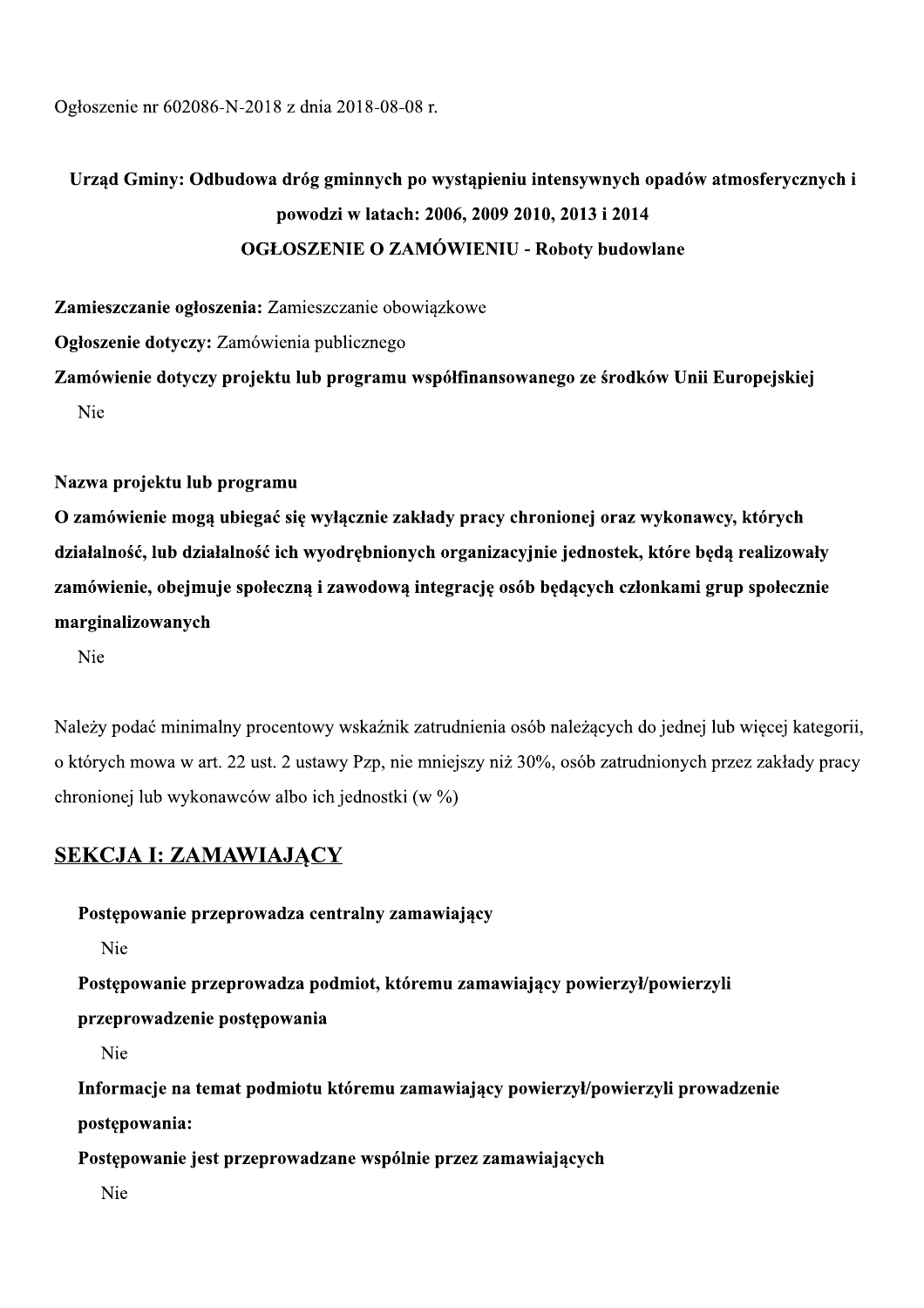Jeżeli tak, należy wymienić zamawiających, którzy wspólnie przeprowadzają postępowanie oraz podać adresy ich siedzib, krajowe numery identyfikacyjne oraz osoby do kontaktów wraz z danymi do kontaktów:

# Postępowanie jest przeprowadzane wspólnie z zamawiającymi z innych państw członkowskich Unii Europejskiej

Nie

W przypadku przeprowadzania postępowania wspólnie z zamawiającymi z innych państw członkowskich Unii Europejskiej – mające zastosowanie krajowe prawo zamówień publicznych: Informacje dodatkowe:

I. 1) NAZWA I ADRES: Urząd Gminy, krajowy numer identyfikacyjny, ul. Gnojnik 363, 32864 Gnojnik, woj. małopolskie, państwo Polska, tel. 146 869 600, e-mail sekretariat@ug.gnojnik.pl, faks. Adres strony internetowej (URL): www.gnojnik.pl

Adres profilu nabywcy:

Adres strony internetowej pod którym można uzyskać dostep do narzedzi i urządzeń lub formatów plików, które nie sa ogólnie dostepne

# I. 2) RODZAJ ZAMAWIAJĄCEGO: Administracja samorządowa

# I.3) WSPÓLNE UDZIELANIE ZAMÓWIENIA (jeżeli dotyczy):

Podział obowiazków miedzy zamawiającymi w przypadku wspólnego przeprowadzania postepowania, w tym w przypadku wspólnego przeprowadzania postępowania z zamawiającymi z innych państw członkowskich Unii Europejskiej (który z zamawiających jest odpowiedzialny za przeprowadzenie postępowania, czy i w jakim zakresie za przeprowadzenie postępowania odpowiadają pozostali zamawiający, czy zamówienie będzie udzielane przez każdego z zamawiających indywidualnie, czy zamówienie zostanie udzielone w imieniu i na rzecz pozostałych zamawiających):

### **I.4) KOMUNIKACJA:**

Nieograniczony, pełny i bezpośredni dostęp do dokumentów z postępowania można uzyskać pod adresem (URL)

Nie

Adres strony internetowej, na której zamieszczona będzie specyfikacja istotnych warunków zamówienia

### Tak

www.gnojnik.pl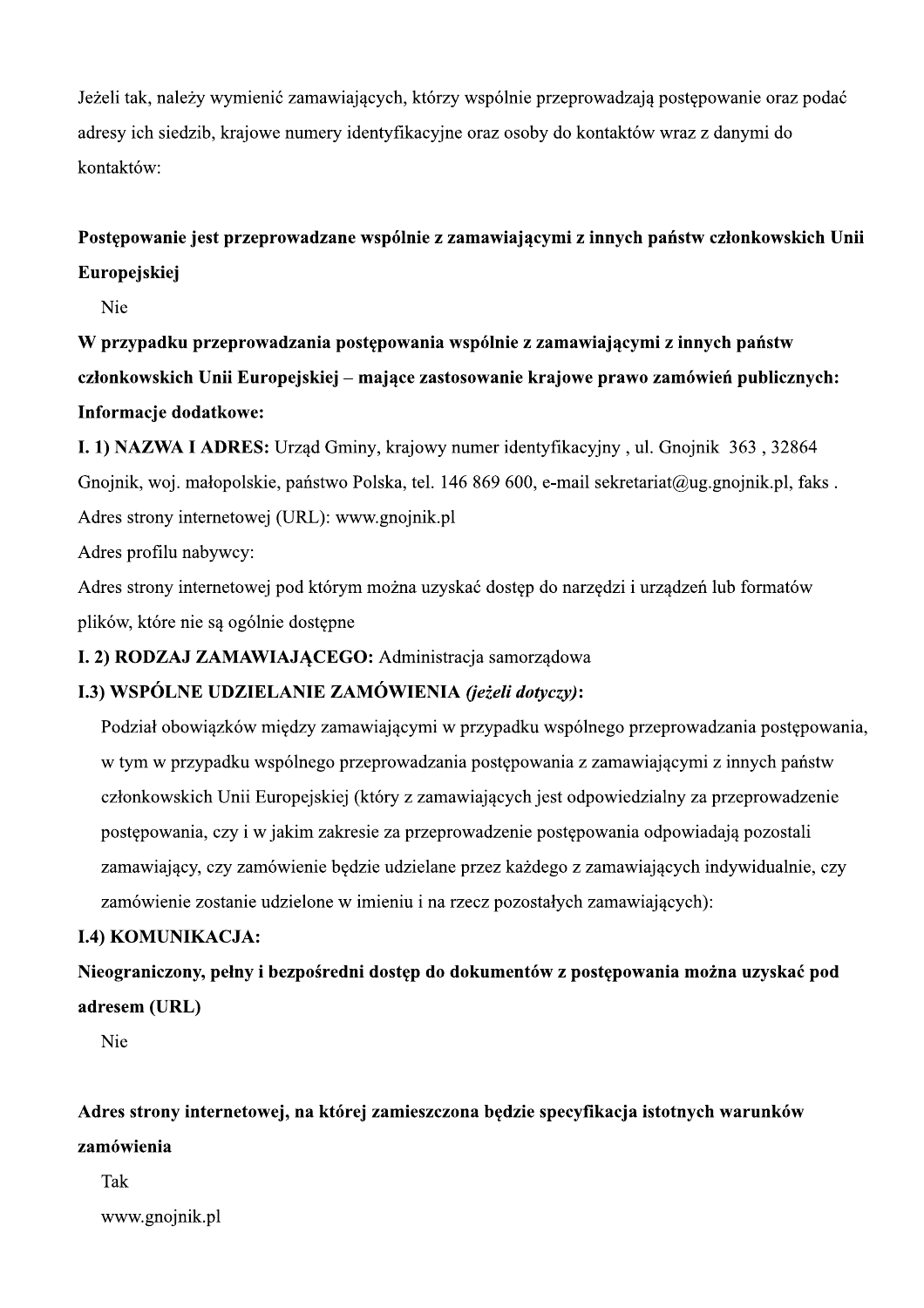### Dostep do dokumentów z postepowania jest ograniczony - wiecej informacji można uzyskać pod

### adresem

Nie

Oferty lub wnioski o dopuszczenie do udziału w postępowaniu należy przesyłać:

### Elektronicznie

Nie

adres

Dopuszczone jest przesłanie ofert lub wniosków o dopuszczenie do udziału w postępowaniu w inny sposób:

Nie

Inny sposób:

Wymagane jest przesłanie ofert lub wniosków o dopuszczenie do udziału w postępowaniu w inny sposób:

Nie

Inny sposób:

Adres:

Komunikacja elektroniczna wymaga korzystania z narzędzi i urządzeń lub formatów plików, które nie są ogólnie dostępne

Nie

Nieograniczony, pełny, bezpośredni i bezpłatny dostęp do tych narzędzi można uzyskać pod adresem:  $(URL)$ 

# SEKCJA II: PRZEDMIOT ZAMÓWIENIA

II.1) Nazwa nadana zamówieniu przez zamawiającego: Odbudowa dróg gminnych po wystąpieniu

intensywnych opadów atmosferycznych i powodzi w latach: 2006, 2009 2010, 2013 i 2014

Numer referencyjny: RIiD.271.8.2018

Przed wszczęciem postępowania o udzielenie zamówienia przeprowadzono dialog techniczny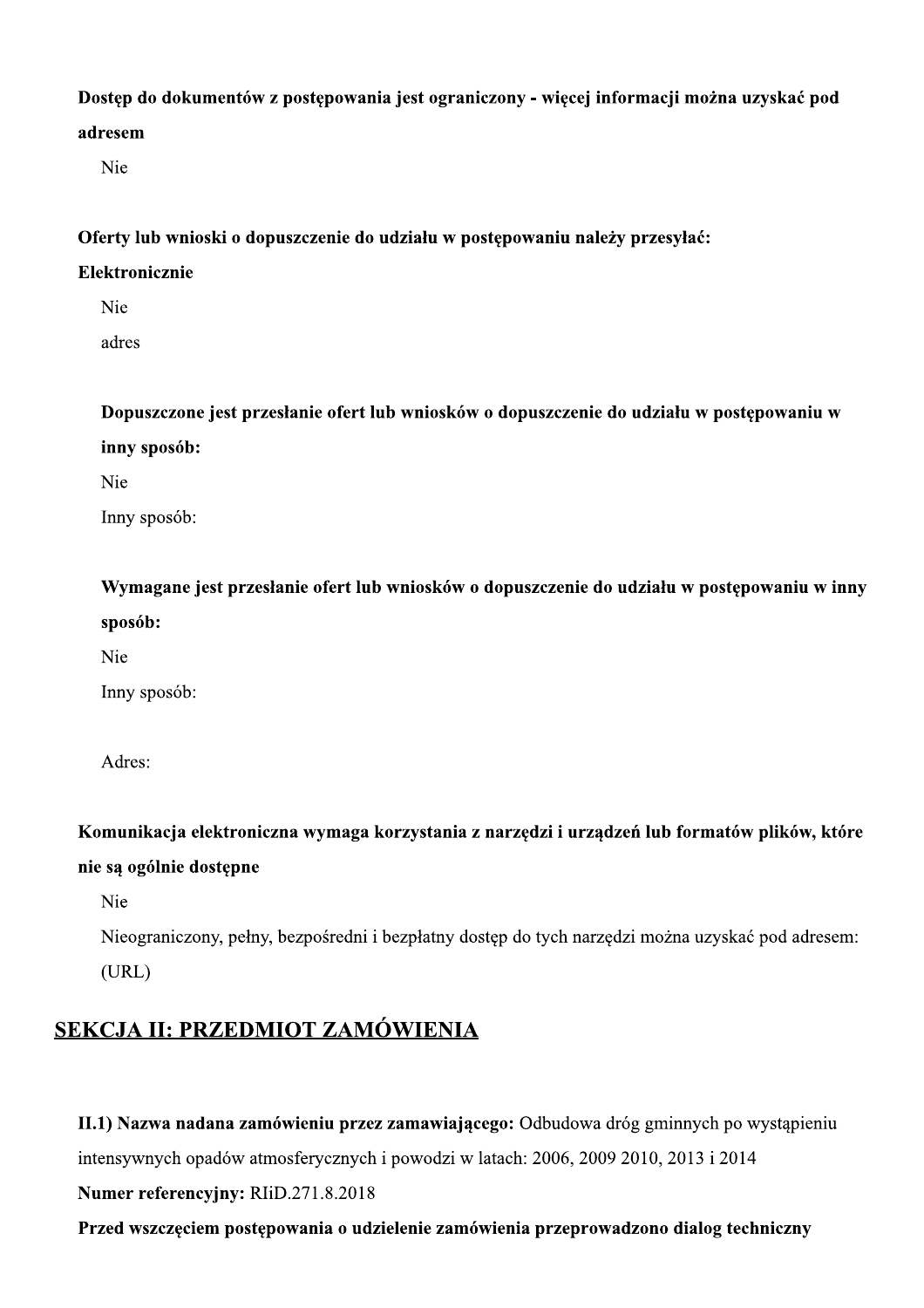II.2) Rodzaj zamówienia: Roboty budowlane

#### II.3) Informacja o możliwości składania ofert częściowych

Zamówienie podzielone jest na części:

Nie

Oferty lub wnioski o dopuszczenie do udziału w postępowaniu można składać w odniesieniu do:

Zamawiający zastrzega sobie prawo do udzielenia łącznie następujących części lub grup części:

Maksymalna liczba części zamówienia, na które może zostać udzielone zamówienie jednemu wykonawcy:

II.4) Krótki opis przedmiotu zamówienia (wielkość, zakres, rodzaj i ilość dostaw, usług lub robót budowlanych lub określenie zapotrzebowania i wymagań) a w przypadku partnerstwa innowacyjnego - określenie zapotrzebowania na innowacyjny produkt, usługę lub roboty budowlane: Przedmiotem zamówienia sa roboty budowlane w zakresie odbudowy dróg gminnych w następującym zakresie i miejscowościach: 1. Odbudowa drogi gminnej "Nagórze" 250350 K nr dz. ewid. 684/1, 1024, w miejscowości Gosprzydowa w km 1+200 – 1+600. 2. Odbudowa drogi gminnej Nad Ośrodek nr 250335 K nr dz. ewid. 724 w miejscowości Gnojnik w km 0+000 - 0+300 oraz 0+600 - 1+240 3. Remont drogi gminnej "Stara Wieś" 250333 K nr dz. ewid. 541 w miejscowości Gnojnik w km 0+900 – 1+200. 4. Remont drogi gminnej "Na Śmietnisko" 250380 K nr dz. ewid. 382 w miejscowości Uszew w km 0+000  $-0+300$  zgodnie z przedmiarami robót i dokumentacją techniczną. Zamawiający nie dopuszcza składania ofert równoważnych Zamawiający nie dopuszcza składania ofert wariantowych.

# II.5) Główny kod CPV: 45233142-6

### **Dodatkowe kody CPV:**

| Kod CPV    |  |
|------------|--|
| 45233220-7 |  |

**II.6) Całkowita wartość zamówienia** (jeżeli zamawiający podaje informacje o wartości zamówienia):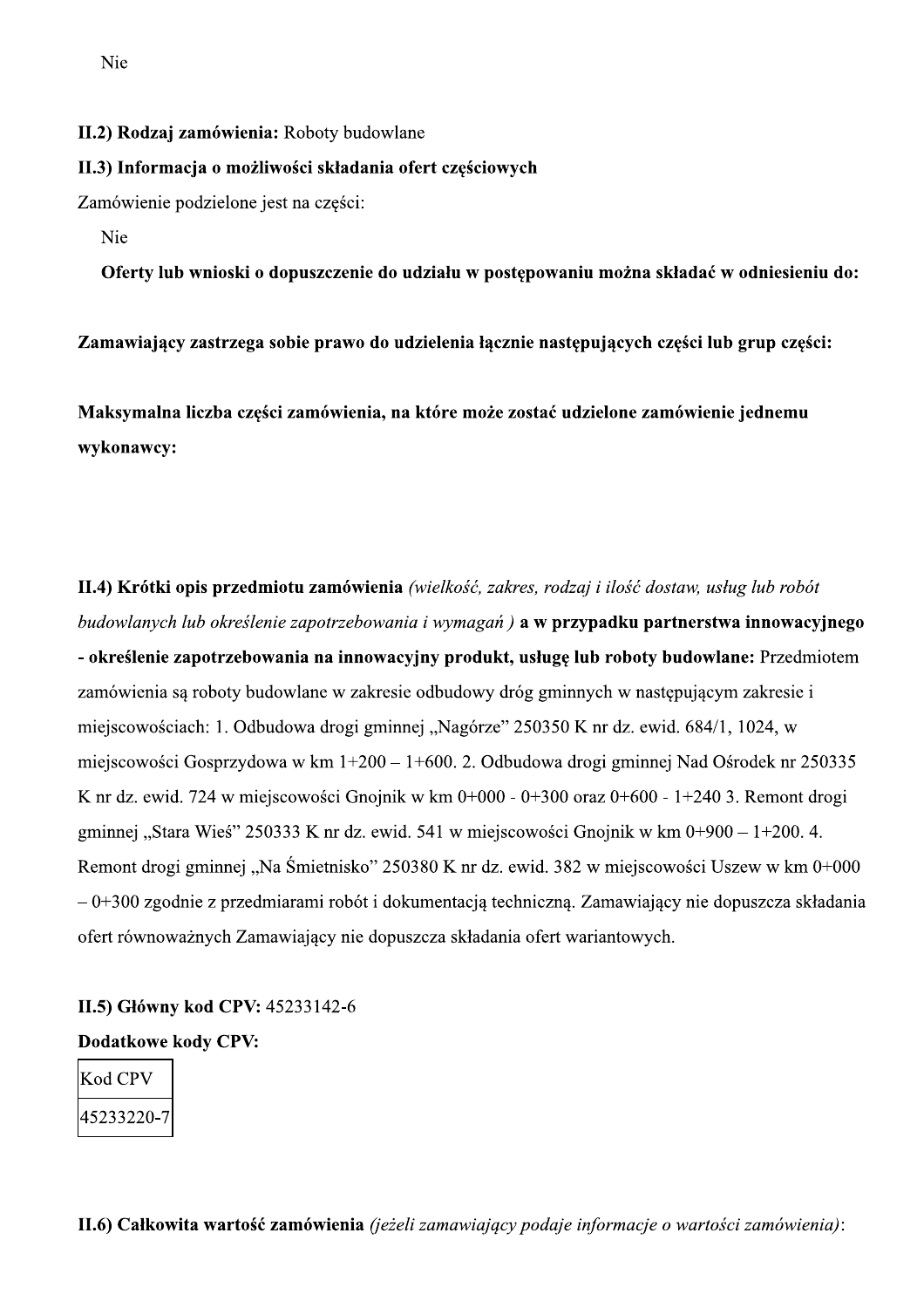Wartosc bez VAI:

Waluta:

Wartość bez VAT:<br>
Waluta:<br>
PLN<br>
(w przypadku umów ramowych lub dynamicznego systemu zakupów – szacunkowa całkowita<br>
maksymalna wartość w całym okresie obowiązywania umowy ramowej lub dynamicznego systemu<br>
zakupów)<br>
II.7) C

# II.7) Czy przewiduje się udzielenie zamówień, o których mowa w art. 67 ust. 1 pkt 6 i 7 lub w art. 134 ust. 6 pkt 3 ustawy Pzp: Tak

Okreslenie przedmiotu, wielkości lub zakresu oraz warunków na jakich zostaną udzielone zamówienia, o ktorych mowa w art. 67 ust. 1 pkt 6 lub w art. 134 ust. 6 pkt 3 ustawy Pzp: Zamawiający przewiduje udzielenie zamówień uzupełniających, o których mówa w art. 67 ust. 1 pkt 6 Ustawy z dnia 29 stycznia 2004r Prawo zamówień publicznych, (t. j. Dz.U.2017.1579 z późn. zm). w wysokości nie większej niż 50% wartości przedmiotowego zamówienia, w zakresie objętym zamówieniem podstawowym.

II.8) Okres, w którym realizowane będzie zamówienie lub okres, na który została zawarta umowa ramowa lub okres, na który został ustanowiony dynamiczny system zakupów:

miesiacach:  $lub$  dniach:

 $lub$ 

# data rozpoczecia:  $lub$ zakończenia: 2018-10-31

| Okres w miesiącach Okres w dniach Data rozpoczęcia Data zakończenia |  |                  |
|---------------------------------------------------------------------|--|------------------|
|                                                                     |  | $2018 - 10 - 31$ |

# II.9) Informacje dodatkowe:

# SEKCJA III: INFORMACJE O CHARAKTERZE PRAWNYM. EKONOMICZNYM, FINANSOWYM I TECHNICZNYM

# III.1) WARUNKI UDZIAŁU W POSTEPOWANIU

# III.1.1) Kompetencje lub uprawnienia do prowadzenia określonej działalności zawodowej, o ile wynika to z odrębnych przepisów

Okreslenie warunkow: Zamawiający nie stawia szczegolnych wymagan w zakresie spełniania tego warunku. Ocena spełniania powyzszego warunku zostanie dokonana wg formuły spełnia/ nie spełnia na podstawie złozonego przez Wykonawcę oswiadczenia o spełnianiu warunkow udziału w postępowaniu.

Informacje dodatkowe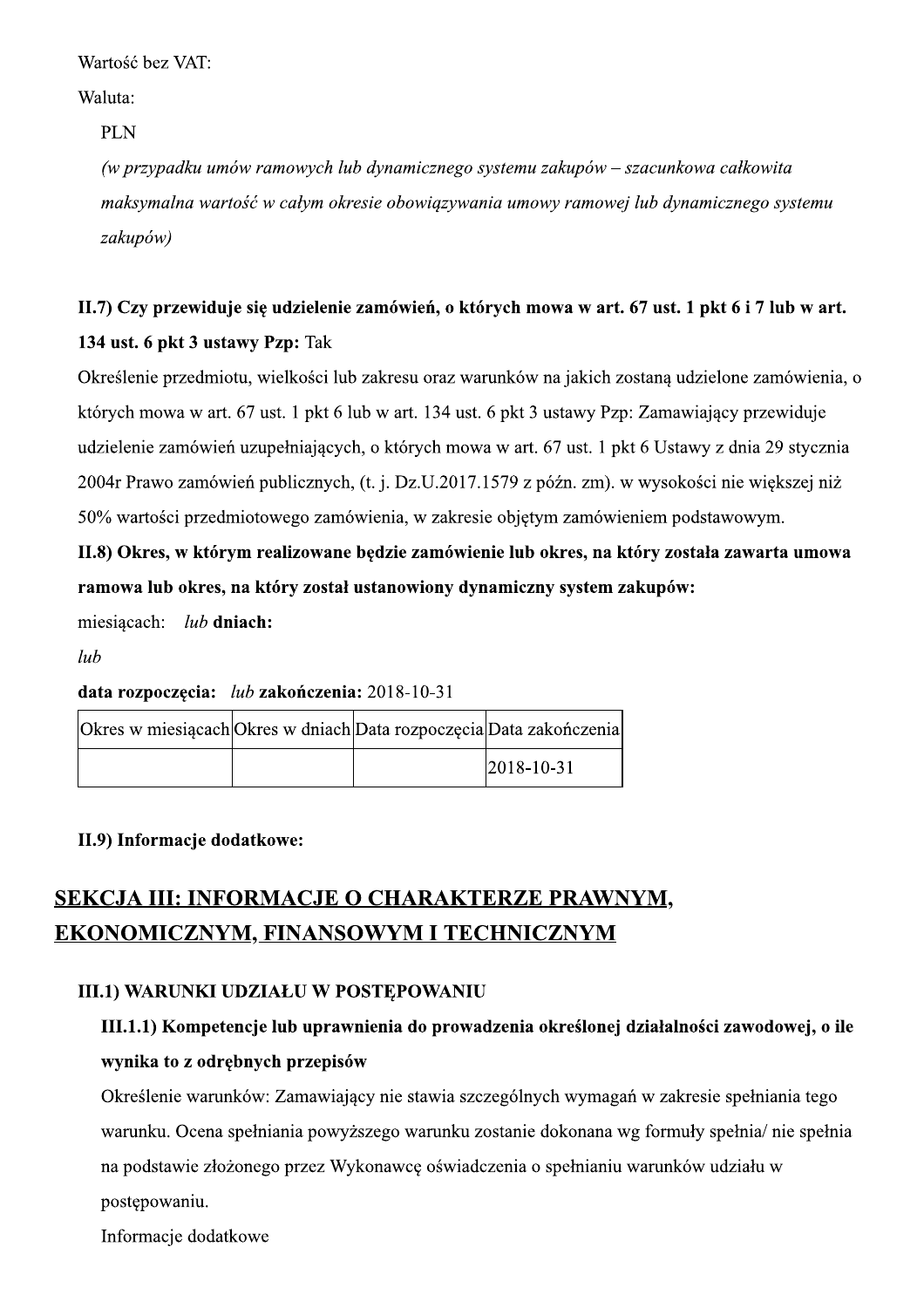### III.1.2) Sytuacja finansowa lub ekonomiczna

Określenie warunków: O udzielenie zamówienia publicznego mogą ubiegać się wykonawcy, którzy spełniają warunki, dotyczące sytuacji ekonomicznej lub finansowej. Zamawiający uzna warunek za spełniony poprzez posiadanie przez Wykonawcę ubezpieczenia od odpowiedzialności cywilnej w zakresie prowadzonej działalności związanej z przedmiotem zamówienia na sumę gwarancyjną co najmniej 300 000,00 zł.

Informacje dodatkowe

### III.1.3) Zdolność techniczna lub zawodowa

Określenie warunków: O udzielenie zamówienia publicznego mogą ubiegać się wykonawcy, którzy spełniają warunki, dotyczące zdolności technicznej lub zawodowej. Zamawiający uzna warunek za spełniony poprzez wykazanie przez Wykonawcę, że: 1. W okresie ostatnich pięciu lat przed upływem terminu składania ofert, a jeżeli okres prowadzenia działalności jest krótszy w tym okresie wykonał co najmniej jedną robotę budowlaną odpowiadającą swoim rodzajem robocie stanowiącej przedmiot zamówienia tj. wykonanie robót polegających jednorazowo na budowie, remoncie lub przebudowie dróg na kwotę minimum 400 tys. zł oraz załączy dowody, określające czy roboty te zostały wykonane zgodnie z zasadami sztuki budowlanej i prawidłowo ukończone

Zamawiający wymaga od wykonawców wskazania w ofercie lub we wniosku o dopuszczenie do udziału w postępowaniu imion i nazwisk osób wykonujących czynności przy realizacji zamówienia wraz z informacją o kwalifikacjąch zawodowych lub doświadczeniu tych osób: Nie Informacje dodatkowe:

### **III.2) PODSTAWY WYKLUCZENIA**

### III.2.1) Podstawy wykluczenia określone w art. 24 ust. 1 ustawy Pzp

III.2.2) Zamawiający przewiduje wykluczenie wykonawcy na podstawie art. 24 ust. 5 ustawy Pzp Tak Zamawiający przewiduje następujące fakultatywne podstawy wykluczenia:

Tak (podstawa wykluczenia określona w art. 24 ust. 5 pkt 3 ustawy Pzp)

# III.3) WYKAZ OŚWIADCZEŃ SKŁADANYCH PRZEZ WYKONAWCE W CELU WSTEPNEGO POTWIERDZENIA, ŻE NIE PODLEGA ON WYKLUCZENIU ORAZ SPEŁNIA WARUNKI UDZIAŁU W POSTEPOWANIU ORAZ SPEŁNIA KRYTERIA SELEKCJI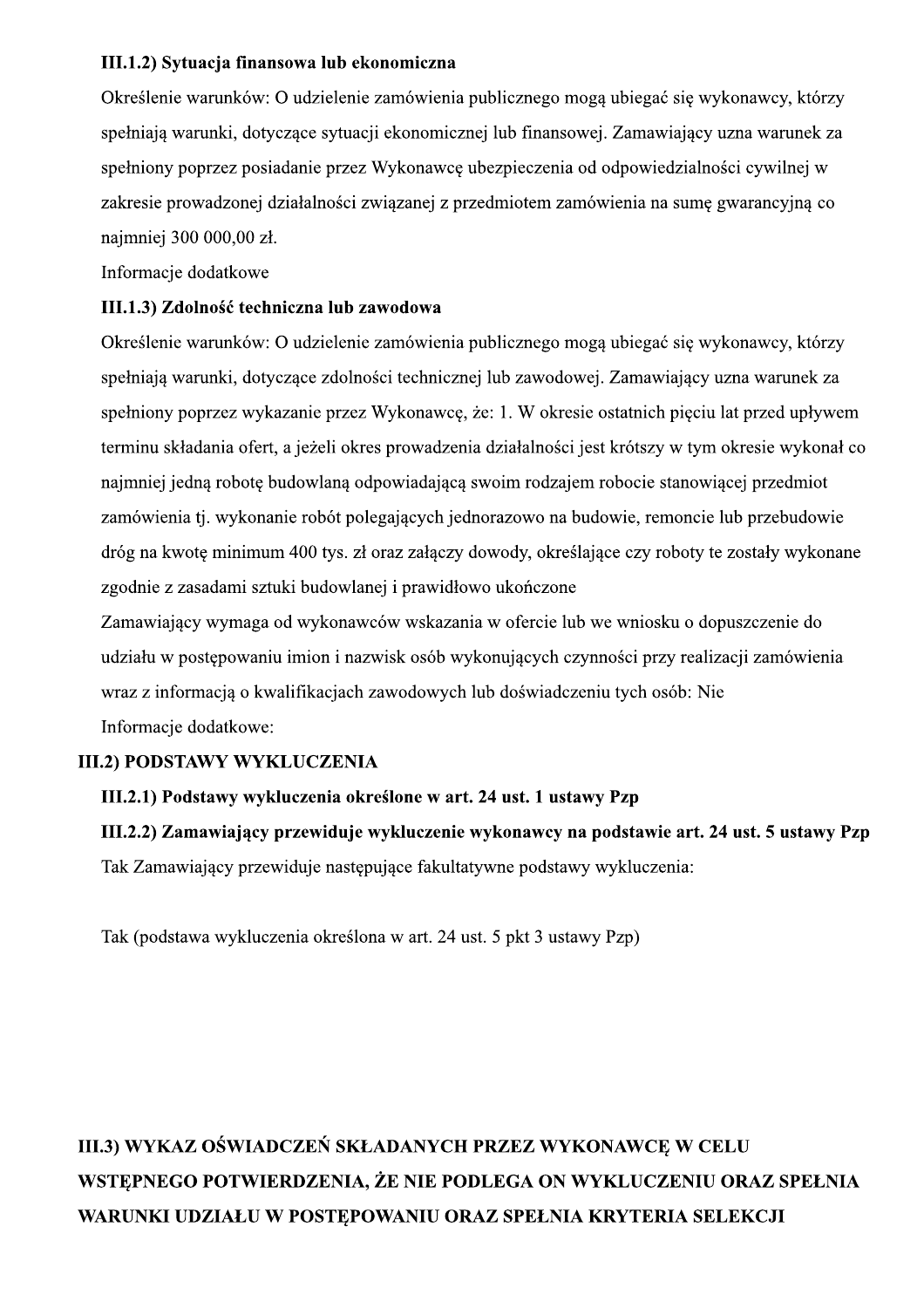Oświadczenie o niepodleganiu wykluczeniu oraz spełnianiu warunków udziału w postępowaniu

Tak

Oświadczenie o spełnianiu kryteriów selekcji

Nie

# III.4) WYKAZ OŚWIADCZEŃ LUB DOKUMENTÓW, SKŁADANYCH PRZEZ WYKONAWCE W POSTĘPOWANIU NA WEZWANIE ZAMAWIAJACEGO W CELU POTWIERDZENIA OKOLICZNOŚCI, O KTÓRYCH MOWA W ART. 25 UST. 1 PKT 3 **USTAWY PZP:**

1. Odpis z właściwego rejestru lub z centralnej ewidencji i informacji o działalności gospodarczej.

# III.5) WYKAZ OŚWIADCZEŃ LUB DOKUMENTÓW SKŁADANYCH PRZEZ WYKONAWCE W POSTĘPOWANIU NA WEZWANIE ZAMAWIAJACEGO W CELU POTWIERDZENIA

# OKOLICZNOŚCI, O KTÓRYCH MOWA W ART. 25 UST. 1 PKT 1 USTAWY PZP

# III.5.1) W ZAKRESIE SPEŁNIANIA WARUNKÓW UDZIAŁU W POSTEPOWANIU:

1. Wykaz robót budowlanych. 2. Ubezpieczenie od odpowiedzialności cywilnej.

# III.5.2) W ZAKRESIE KRYTERIÓW SELEKCJI:

# III.6) WYKAZ OŚWIADCZEŃ LUB DOKUMENTÓW SKŁADANYCH PRZEZ WYKONAWCE W POSTEPOWANIU NA WEZWANIE ZAMAWIAJACEGO W CELU POTWIERDZENIA OKOLICZNOŚCI, O KTÓRYCH MOWA W ART. 25 UST. 1 PKT 2 USTAWY PZP

Referencie lub inne dokumenty potwierdzające wykonanie robót

# III.7) INNE DOKUMENTY NIE WYMIENIONE W pkt III.3) - III.6)

1. Kosztorysy ofertowe. 2. Zobowiazanie podmiotów trzecich do oddania do dyspozycji niezbednych zasobów. 3. pełnomocnictwo. 4. Jeżeli Wykonawca ma siedzibę lub miejsce zamieszkania poza terytorium Rzeczypospolitej składa dokument lub dokumenty wystawione w kraju, w którym wykonawca ma siedzibę lub miejsce zamieszkania, potwierdzające, że nie otwarto jego likwidacji ani nie ogłoszono upadłości, wystawione nie wcześniej niż 6 miesięcy przed upływem terminu składania ofert albo wniosków o dopuszczenie do udziału w postępowaniu...

# **SEKCJA IV: PROCEDURA**

### IV.1) OPIS

IV.1.1) Tryb udzielenia zamówienia: Negocjacje z ogłoszeniem

# IV.1.2) Zamawiający żąda wniesienia wadium:

Tak

Informacja na temat wadium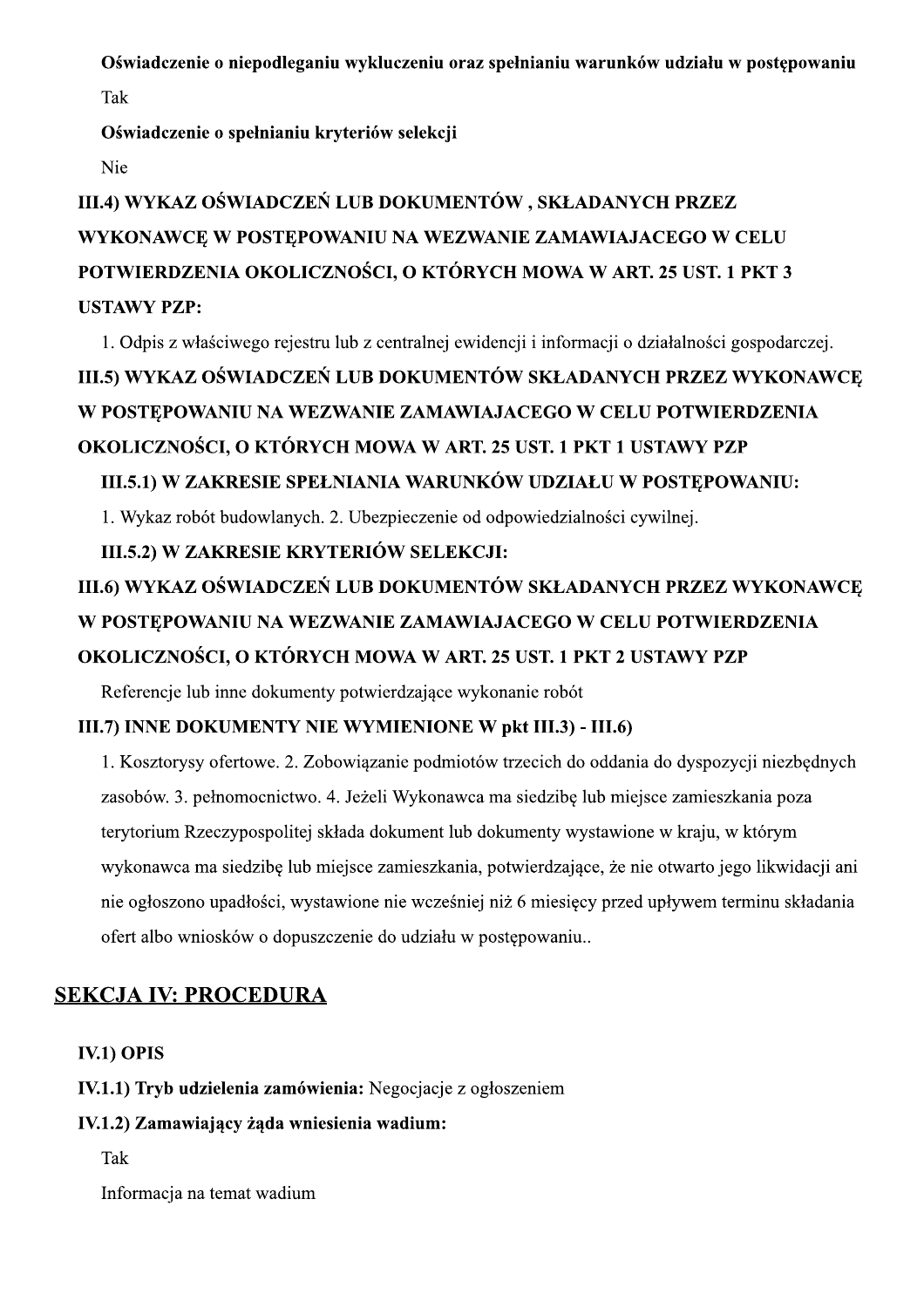Oferta musi być zabezpieczona wadium w wysokości: 25 000.00 PLN (słownie: dwadzieścia pieć tysiecy 00/100 PLN).

### IV.1.3) Przewiduje się udzielenie zaliczek na poczet wykonania zamówienia:

Nie

Należy podać informacje na temat udzielania zaliczek:

# IV.1.4) Wymaga się złożenia ofert w postaci katalogów elektronicznych lub dołączenia do ofert

### katalogów elektronicznych:

Nie

Dopuszcza się złożenie ofert w postaci katalogów elektronicznych lub dołączenia do ofert katalogów elektronicznych:

Nie

Informacje dodatkowe:

### IV.1.5.) Wymaga się złożenia oferty wariantowej:

Nie

Dopuszcza się złożenie oferty wariantowej

Nie

Złożenie oferty wariantowej dopuszcza się tylko z jednoczesnym złożeniem oferty zasadniczej:

### IV.1.6) Przewidywana liczba wykonawców, którzy zostaną zaproszeni do udziału w postępowaniu

(przetarg ograniczony, negocjacje z ogłoszeniem, dialog konkurencyjny, partnerstwo innowacyjne)

Liczba wykonawców

Przewidywana minimalna liczba wykonawców

Maksymalna liczba wykonawców

Kryteria selekcji wykonawców:

### IV.1.7) Informacje na temat umowy ramowej lub dynamicznego systemu zakupów:

Umowa ramowa będzie zawarta:

Czy przewiduje się ograniczenie liczby uczestników umowy ramowej:

Przewidziana maksymalna liczba uczestników umowy ramowej: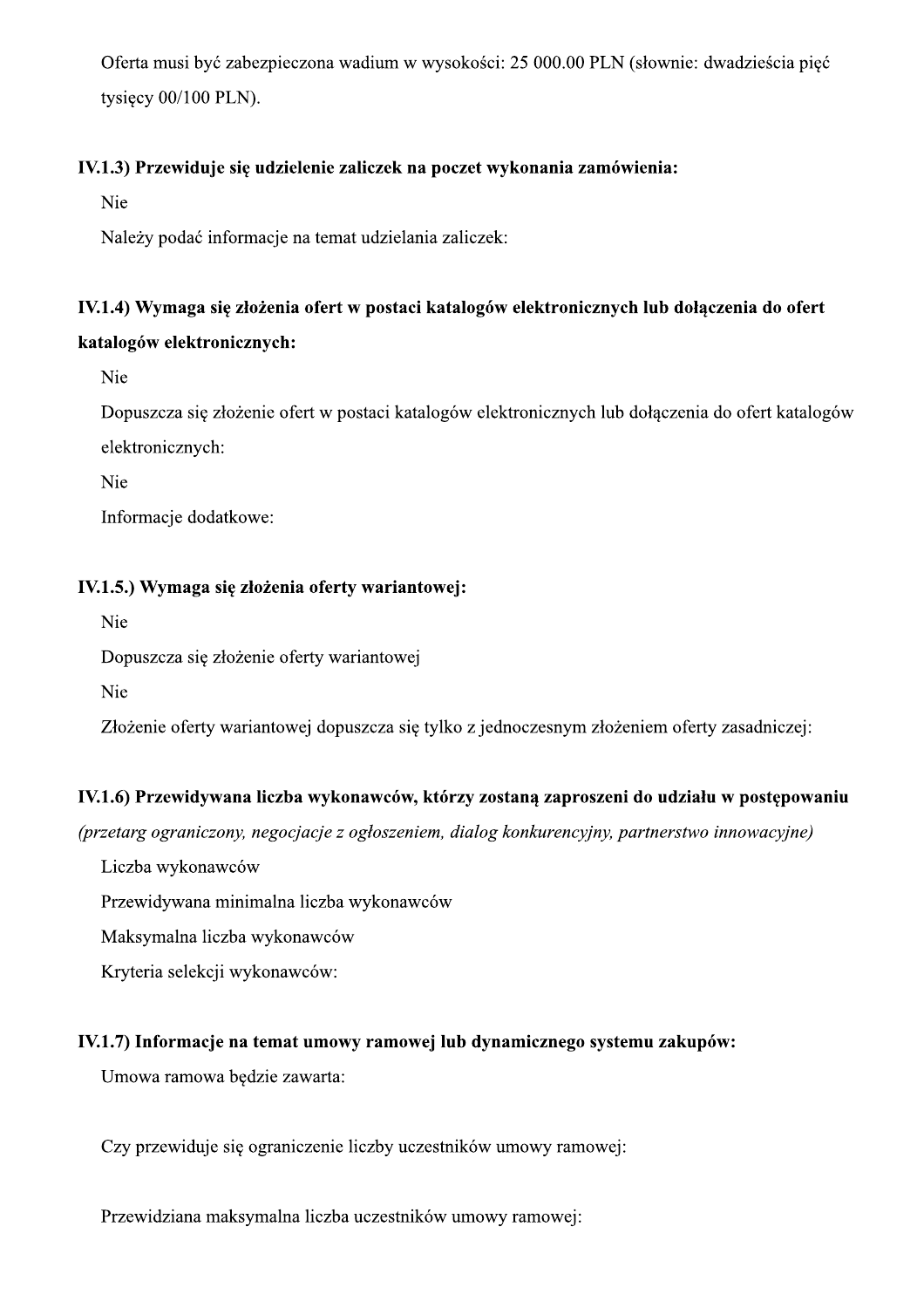Informacje dodatkowe:

Zamówienie obejmuje ustanowienie dynamicznego systemu zakupów: Nie

Adres strony internetowej, na której będą zamieszczone dodatkowe informacje dotyczące dynamicznego systemu zakupów:

Informacje dodatkowe:

W ramach umowy ramowej/dynamicznego systemu zakupów dopuszcza się złożenie ofert w formie katalogów elektronicznych:

Przewiduje się pobranie ze złożonych katalogów elektronicznych informacji potrzebnych do sporządzenia ofert w ramach umowy ramowej/dynamicznego systemu zakupów:

### IV.1.8) Aukcja elektroniczna

Przewidziane jest przeprowadzenie aukcji elektronicznej (przetarg nieograniczony, przetarg ograniczony, negocjacje z ogłoszeniem) Nie Należy podać adres strony internetowej, na której aukcja bedzie prowadzona:

Należy wskazać elementy, których wartości będą przedmiotem aukcji elektronicznej: Przewiduje się ograniczenia co do przedstawionych wartości, wynikające z opisu przedmiotu zamówienia:

Nie

Należy podać, które informacje zostaną udostępnione wykonawcom w trakcie aukcji elektronicznej oraz jaki będzie termin ich udostępnienia:

Informacje dotyczące przebiegu aukcji elektronicznej:

Jaki jest przewidziany sposób postępowania w toku aukcji elektronicznej i jakie będą warunki, na jakich wykonawcy będą mogli licytować (minimalne wysokości postąpień):

Informacje dotyczące wykorzystywanego sprzętu elektronicznego, rozwiązań i specyfikacji technicznych w zakresie połączeń:

Wymagania dotyczące rejestracji i identyfikacji wykonawców w aukcji elektronicznej:

Informacje o liczbie etapów aukcji elektronicznej i czasie ich trwania: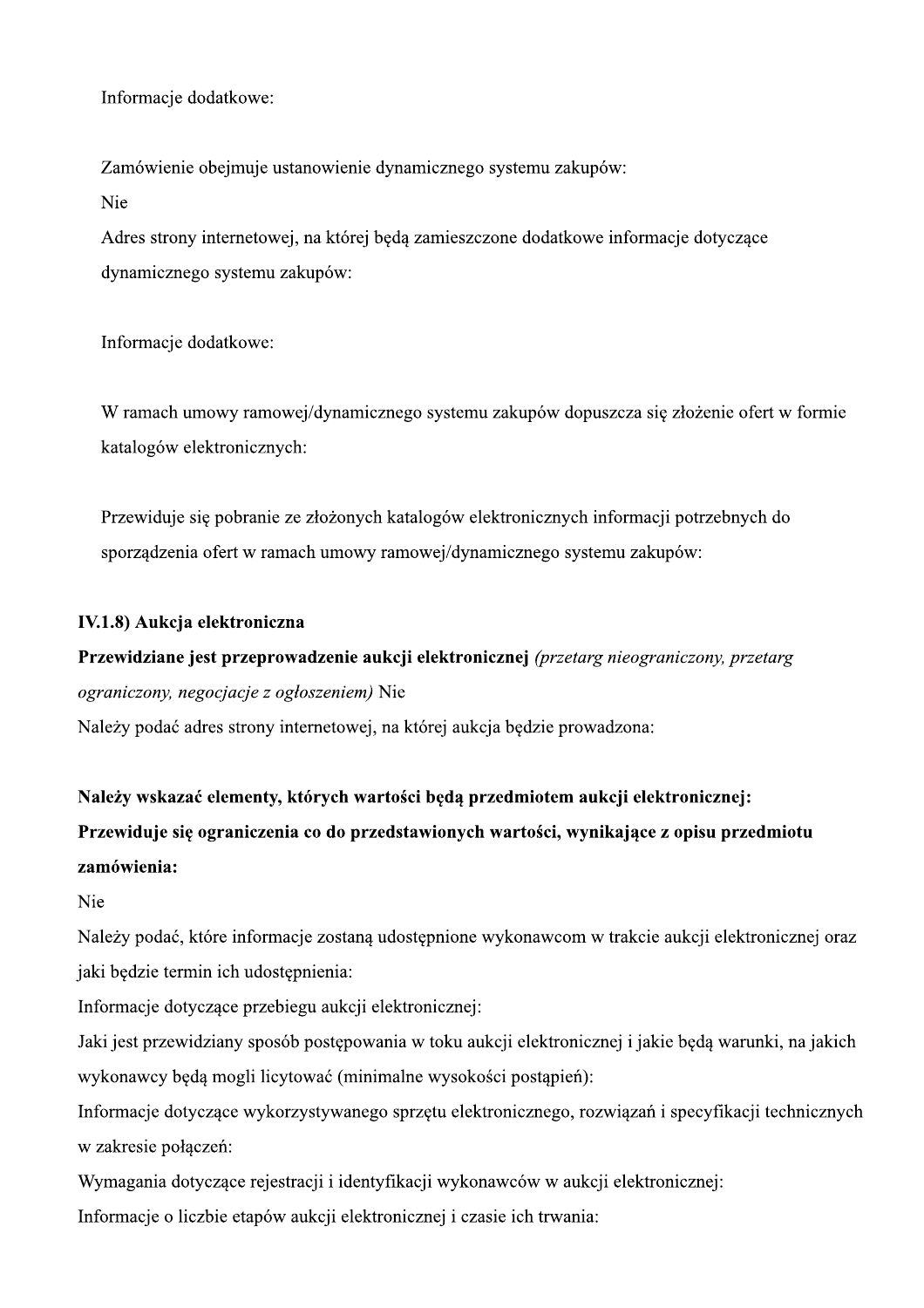Czas trwania:

Czy wykonawcy, którzy nie złożyli nowych postapień, zostana zakwalifikowani do nastepnego etapu: Warunki zamkniecia aukcii elektronicznei:

|                  | Czas trwania:                 |                                      |
|------------------|-------------------------------|--------------------------------------|
|                  |                               | Czy wykonawcy, którzy nie złożyli n  |
|                  |                               | Warunki zamknięcia aukcji elektronic |
|                  |                               | <b>IV.2) KRYTERIA OCENY OFERT</b>    |
|                  | IV.2.1) Kryteria oceny ofert: |                                      |
| IV.2.2) Kryteria |                               |                                      |
|                  |                               |                                      |
| Kryteria         | Znaczenie                     |                                      |
| Cena             | 60,00                         |                                      |

# $I$ V.2.3) Zastosowanie procedury, o którei mowa w art. 24aa ust. 1 ustawy Pzp (przetarg-

nieograniczony)

**Tak** 

# IV.3) Negocjacje z ogłoszeniem, dialog konkurencyjny, partnerstwo innowacyjne

### IV.3.1) Informacje na temat negocjacji z ogłoszeniem

Minimalne wymagania, które musza spełniać wszystkie oferty:

Przewidziane jest zastrzeżenie prawa do udzielenia zamówienia na podstawie ofert wstepnych bez przeprowadzenia negociacii Nie

Przewidziany jest podział negociacii na etapy w celu ograniczenia liczby ofert: Nie

Należy podać informacie na temat etapów negociacii (w tym liczbe etapów):

Informacje dodatkowe

# IV.3.2) Informacje na temat dialogu konkurencyjnego

Opis potrzeb i wymagań zamawiającego lub informacia o sposobie uzyskania tego opisu:

Informacia o wysokości nagród dla wykonawców, którzy podczas dialogu konkurencyinego przedstawili rozwiazania stanowiace podstawe do składania ofert, jeżeli zamawiający przewiduje nagrody: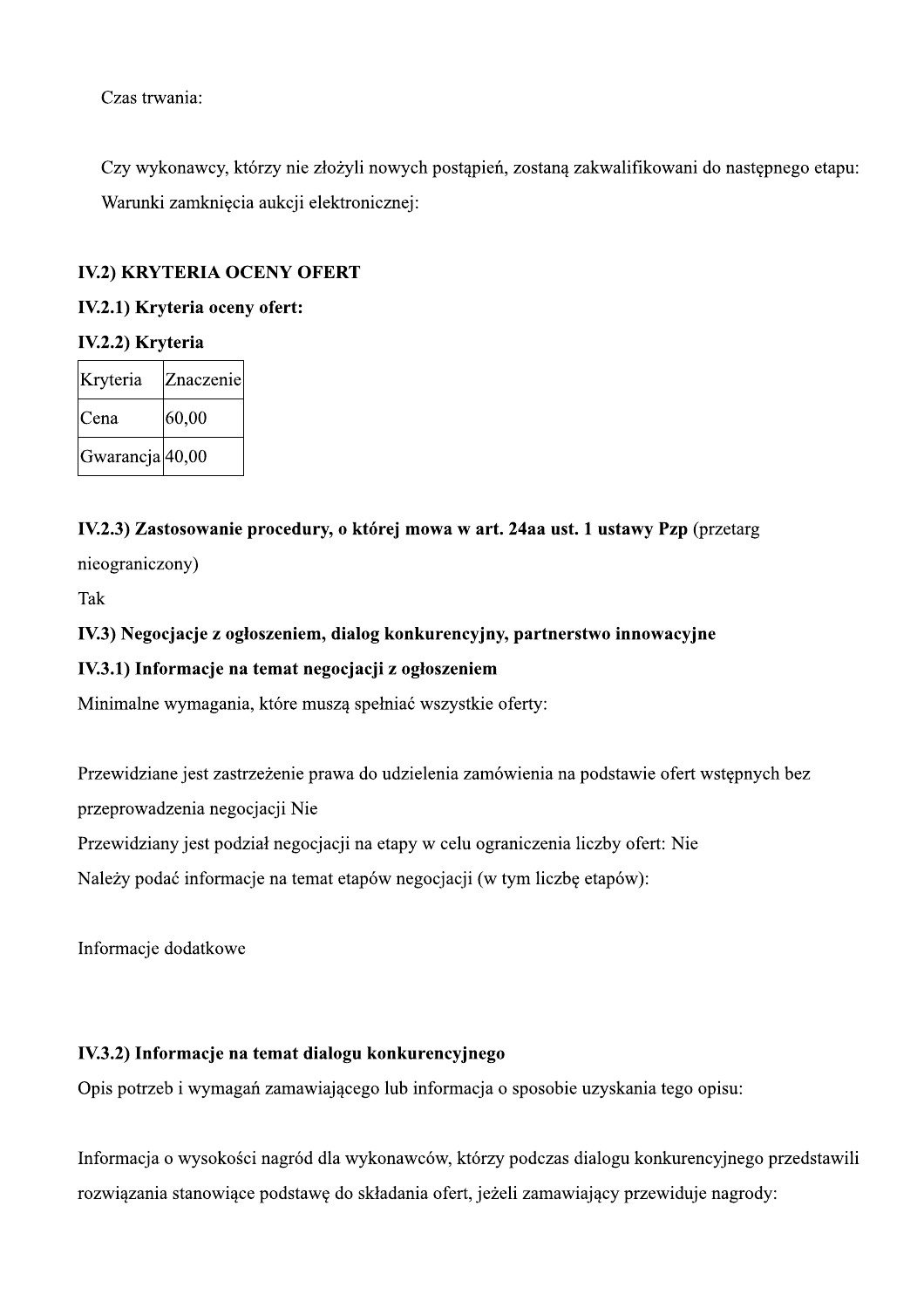Wstępny harmonogram postępowania:

Podział dialogu na etapy w celu ograniczenia liczby rozwiązań: Należy podać informacje na temat etapów dialogu:

Informacje dodatkowe:

### IV.3.3) Informacje na temat partnerstwa innowacyjnego

Elementy opisu przedmiotu zamówienia definiujące minimalne wymagania, którym muszą odpowiadać wszystkie oferty:

Podział negocjacji na etapy w celu ograniczeniu liczby ofert podlegających negocjacjom poprzez zastosowanie kryteriów oceny ofert wskazanych w specyfikacji istotnych warunków zamówienia:

Informacje dodatkowe:

### IV.4) Licytacja elektroniczna

Adres strony internetowej, na której będzie prowadzona licytacja elektroniczna:

Adres strony internetowej, na której jest dostępny opis przedmiotu zamówienia w licytacji elektronicznej: Wymagania dotyczące rejestracji i identyfikacji wykonawców w licytacji elektronicznej, w tym wymagania techniczne urządzeń informatycznych:

Sposób postępowania w toku licytacji elektronicznej, w tym określenie minimalnych wysokości postąpień:

Informacje o liczbie etapów licytacji elektronicznej i czasie ich trwania:

Czas trwania:

Wykonawcy, którzy nie złożyli nowych postąpień, zostaną zakwalifikowani do następnego etapu:

Termin składania wniosków o dopuszczenie do udziału w licytacji elektronicznej:

Data: godzina:

Termin otwarcia licytacji elektronicznej:

Termin i warunki zamknięcia licytacji elektronicznej:

Istotne dla stron postanowienia, które zostana wprowadzone do treści zawieranej umowy w sprawie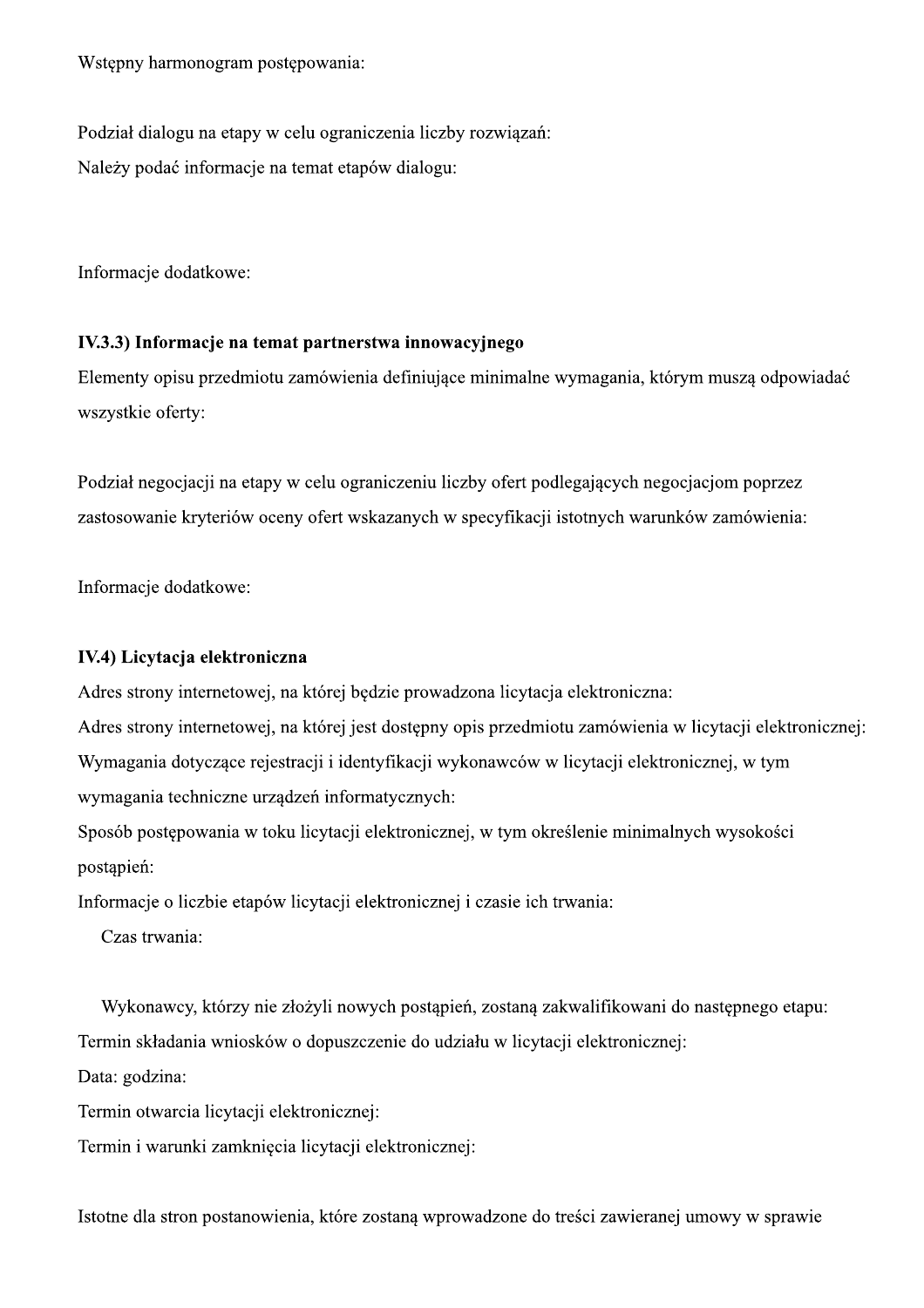zamówienia publicznego, albo ogólne warunki umowy, albo wzór umowy:

Wymagania dotyczące zabezpieczenia należytego wykonania umowy:

Informacje dodatkowe:

ian oraz warunki wprowadzenia zmian:

zamówienia publicznego, albo ogólne warunki umowy, albo wzór umowy:<br>
Wymagania dotyczące zabezpieczenia należytego wykonania umowy:<br>
IN:S) ZMIANA UMOWY<br>
Przewiduje się istotne zmiany postanowień zawartej umowy w stosunku d Zamawiający dopuszcza możliwość zmian umowy w nastepującym zakresie i na określonych poniżej warunkach: 1. Wszelkie zmiany i uzupełnienia treści niniejszej umowy, wymagają aneksu sporządzonego z zachowaniem formy pisemnej pod rygorem nieważności. Zamawiający poza możliwościa zmiany na podstawie art. 144 ust. 1 pkt. 2 do 6 ustawy Pzp przewiduje również możliwość dokonania zmiany postanowień umowy w nastepujących przypadkach: 1) zmiany obowiązujących przepisów prawnych. ieżeli w wyniku tych zmian konieczne bedzie dostosowanie treści umowy do aktualnego stanu prawnego 2) zmiany zakresu prac. które wykonawca powierzył podwykonawcom, a które określone sa w złożonej ofercie 3) wprowadzenia do realizacii cześci zamówienia przez podwykonawce pomimo, że Wykonawca nie dopuścił takiej możliwości w treści oferty, za zgoda Zamawiającego i z zachowaniem zasad dotyczących podwykonawców. 4) Zmiany osób przewidzianych do realizacji zamówienia przez strony w przypadku nieprzewidzianych zdarzeń losowych miedzy innymi takich jak: śmierć, choroba, ustanie stosunku pracy pod warunkiem, że osoby zaproponowane beda posiadały takie same kwalifikacie jak osoby wskazane w umowie. 5) zmiany terminu realizacii przedmiotu umowy, na uzasadniony wniosek Wykonawcy i pod warunkiem, że zmiana ta wynika z okoliczności których wykonawca nie mógł przewidzieć na etapie składania oferty i nie jest przez niego zawiniona, w szczególności gdy jest spowodowana: a) koniecznościa wykonania robót dodatkowych wpływających na termin wykonania robót objetych umowa podstawowa b) wystapieniem wyjatkowo niesprzyjających warunków atmosfervcznych, klesk żywiołowych uniemożliwiających Wykonawcy wykonanie robót c) nastepstwem okoliczności leżacych po stronie Zamawiającego d) zmiana umowy określona w art. 144 ust. 1 pkt. 2-6 pzp (po spełnieniu przesłanek) a wpływających na termin wykonania robót. 6) wprowadzeniu uzasadnionych zmian w zakresie sposobu wykonania przedmiotu umowy proponowanych przez Zamawiającego lub Wykonawce jeżeli zmiany te sa korzystne dla Zamawiającego, 2. Warunki zmiany: Każdorazowo wniosek o zmiane umowy składany przez Wykonawce/ Zamawiającego musi wpłynać do Zamawiającego/Wykonawcy w formię pisemnej. We wniosku o zmiane warunków umowy należy podać czego zmiana dotyczy, dlaczego jest konieczna oraz proponowany termin wprowadzenia zmiany. Zmiany